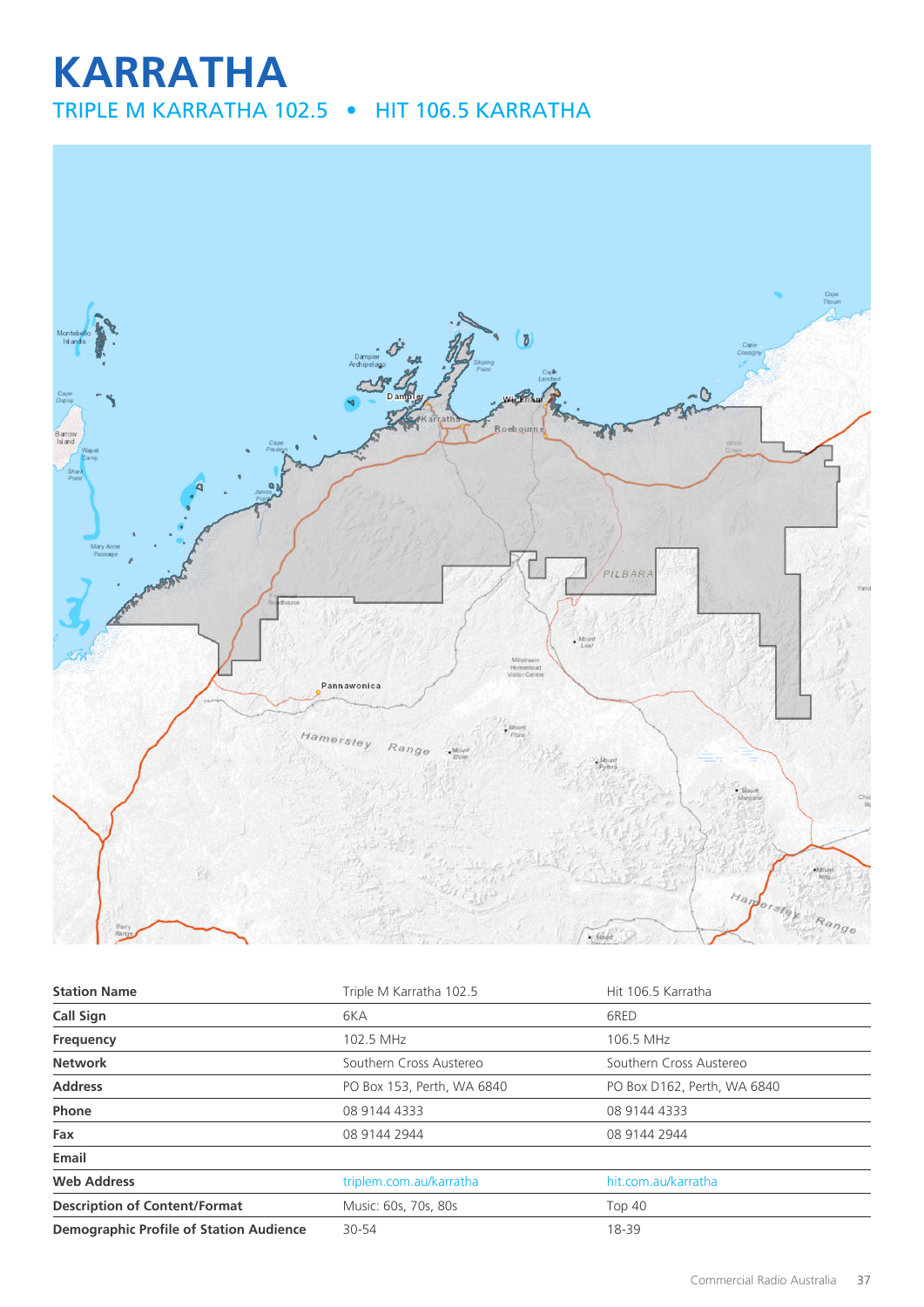Karratha is located 1,500 kilometres north of Perth on the North West Coastal Highway. Karratha is a modern and well serviced town situated right in the heart of "The Central Pilbara Coast" and has some of the world's richest mineral deposits and most spectacular scenery in Karijini National Park.

In comparison to the 2011 census, the population within the radio licence area of Karratha has decreased by 10.65% to 25,125. The birthplace for 71% of the population was Oceania including Australian, New Zealander, Indigenous and Islander persons.

4,190 people (17%) were attending an educational institution in 2016; 54% of these in infants or primary, 29% attending a secondary educational institution, 9% attending TAFE and 7% attending university or another tertiary institution. 9,998 people (40%) already have a tertiary qualification; of these, 26% have a degree and 74% have a certificate, diploma or another tertiary qualification.

Of the total dwellings (6,263) in Karratha, 6% are owned outright and 15% are mortgaged. Private rental properties represent nearly 65% of total dwellings.

Given the high wages of many of the miners in the area, Karratha is a very prosperous city; only 4% of households have a household income between \$21,000 – \$41,999pa, 10% between \$42,000 – \$77,999pa and 11% between \$78,000 – \$103,999pa. 39% of households have a household income over \$160,000pa.

#### MINING

WA's West Pilbara Coast and its thriving hub Karratha are home to large mining and industry complexes producing salt, iron ore, copper, fertilizers and natural gas. It is often referred to as the 'engine room of the nation'.

#### **AGRICULTURE**

The farms in the region support over 5 thousand sheep and lambs and over 25 thousand beef cattle. The area also produced 708 thousand tonnes of barley for grain.

#### EMPLOYMENT

Nearly 73% of the labour force (14,101) is employed full time. The main industries of employment are:

- Mining;
- Manufacturing/Electricity Gas Water and Waste Services/Construction; and
- Wholesale Trade/Retail Trade/Accommodation and Food Services.

Karratha provides accommodation and services for the employees of Hamersley Iron, Robe River Associates, the Dampier Salt Company and the workers on the North West Shelf Gas and Petroleum project.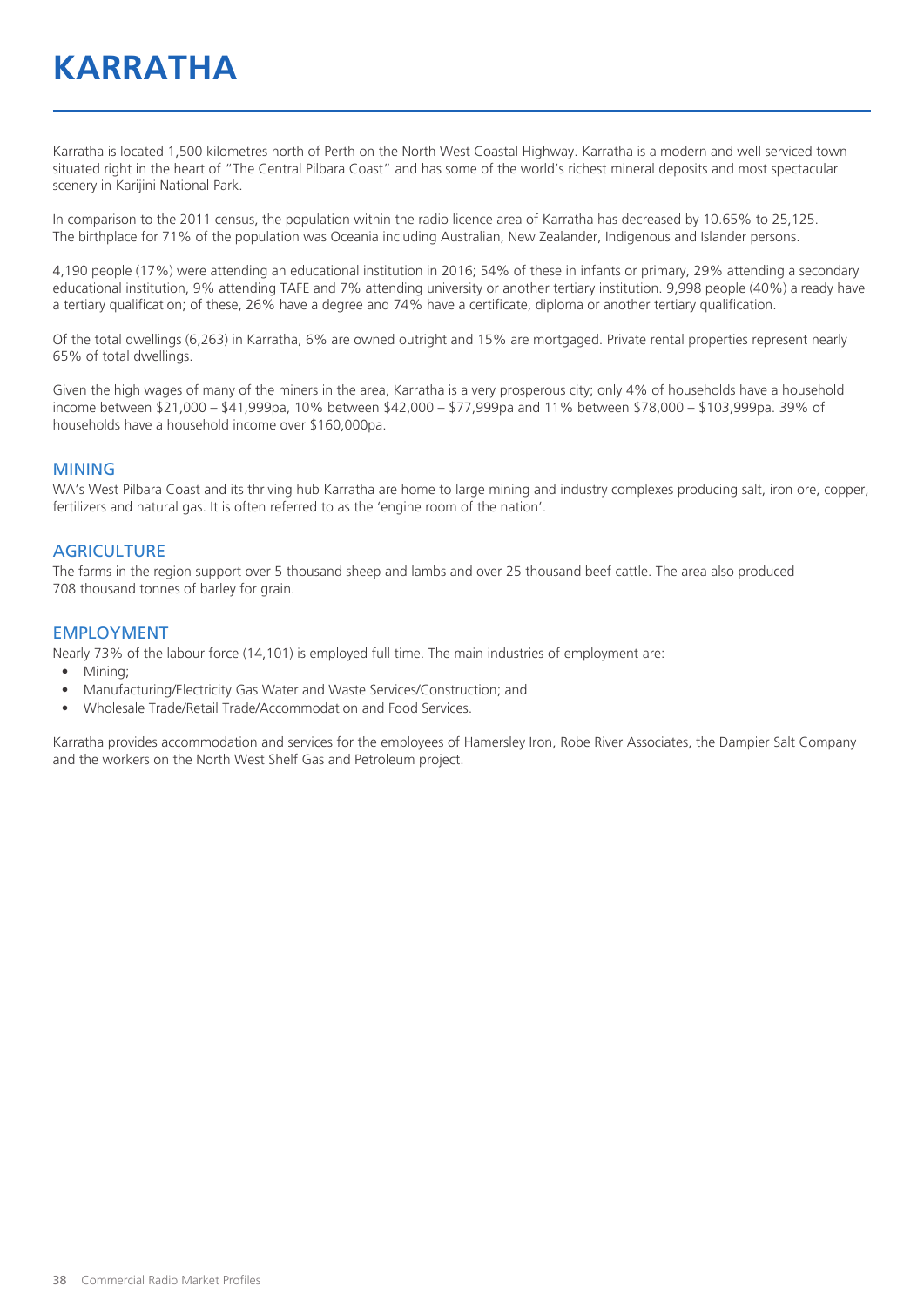# **KARRATHA**

## AGE COHORTS

| Age                          | Male   | Female | Total     | <b>Market</b><br>population |
|------------------------------|--------|--------|-----------|-----------------------------|
| $10 + \gamma$ ears           | 12,995 | 8,177  | 21,172    | 84.27%                      |
| 0-9 years                    | 2,098  | 1,855  | 3,953     | 15.73%                      |
| $10-17$ years                | 1,125  | 1,006  | 2,131     | 8.48%                       |
| 18-24 years                  | 1,025  | 752    | 1,777     | 7.07%                       |
| 25-39 years                  | 5,104  | 3,176  | 8,280     | 32.96%                      |
| 40-54 years                  | 4,085  | 2,338  | 6,423     | 25.56%                      |
| 55-64 years                  | 1,366  | 723    | 2089      | 8.31%                       |
| 65-74 years                  | 268    | 160    | 428       | 1.7%                        |
| $75+$ years                  | 22     | 22     | 44        | 0.18%                       |
| Total 2011 population        | 17,922 | 10,199 | 28,121    |                             |
| <b>Total 2016 population</b> | 15,093 | 10,032 | 25,125    | 100%                        |
| % change 2011-2016           |        |        | $-10.65%$ |                             |

#### LABOUR FORCE

| <b>Employment classification</b> | <b>Total</b> | Labour force |
|----------------------------------|--------------|--------------|
| Full-time employed               | 10,291       | 72.98%       |
| Part-time employed               | 2,223        | 15.76%       |
| Not stated employed              | 906          | 6.43%        |
| Unemployed                       | 681          | 4.83%        |
| <b>Total labour force</b>        | 14.101       | 100%         |

### HOUSEHOLD INCOME

| Income range (pa)       | <b>Total</b> | Occupied<br>dwellings |
|-------------------------|--------------|-----------------------|
| $$0 - $7.749$           | 27           | 0.44%                 |
| $$7,750 - $20,999$      | 87           | 1.41%                 |
| $$21,000 - $41,999$     | 244          | 3.95%                 |
| $$42,000 - $77,999$     | 615          | 9.96%                 |
| $$78,000 - $103,999$    | 611          | $9.9\%$               |
| $$104,000 - $129,999$   | 946          | 15.32%                |
| $$130,000 - $155,999$   | 514          | 8.33%                 |
| $$160,000 - $181,999$   | 444          | 7.19%                 |
| $$182,000 - $207,999$   | 700          | 11.34%                |
| $$208,000+$             | 1,268        | 20.54%                |
| Not stated              | 717          | 11.62%                |
| <b>Total households</b> | 6,173        | 100%                  |

### FAMILY STRUCTURE

| <b>Type of family</b>         | <b>Total</b> | <b>Total families</b> |
|-------------------------------|--------------|-----------------------|
| Couple families - Children    | 2,677        | 54.91%                |
| Couple families - No children | 1,631        | 33.46%                |
| Single parents                | 519          | 10.65%                |
| Other families                | 48           | 0.98%                 |
| <b>Total families</b>         | 4,875        | 100%                  |

# **OCCUPATION**

| <b>Employment classification</b>                                     | <b>Total</b> | <b>Occupations</b> |
|----------------------------------------------------------------------|--------------|--------------------|
| Managers/Professionals                                               | 3,031        | 22.53%             |
| Technicians & trade workers/<br>Community & personal service workers | 4,647        | 34.54%             |
| Clerical & administrative workers                                    | 1,390        | 10.33%             |
| Sales workers                                                        | 621          | 4.62%              |
| Machinery operators & drivers/Labourers                              | 3,500        | 26.02%             |
| Not stated                                                           | 264          | 1.96%              |
| <b>Total</b>                                                         | 13,453       | 100%               |

#### INDUSTRY

| Industry                                                                                                      | Total  | Workforce |
|---------------------------------------------------------------------------------------------------------------|--------|-----------|
| Agriculture, forestry & fishing                                                                               | 74     | 0.56%     |
| Mining                                                                                                        | 3,104  | 23.29%    |
| Manufacturing/Electricity, gas, water &<br>waste services/Construction                                        | 2,841  | 21.32%    |
| Wholesale trade/Retail trade/<br>Accommodation & food services                                                | 1.556  | 11.68%    |
| Transport, postal & warehousing/<br>Information, media & communications                                       | 823    | 6.18%     |
| Financial & insurance services/<br>Rental hiring & real estate services/<br>Administration & support services | 828    | 6.21%     |
| Professional scientific & technical services                                                                  | 812    | $6.09\%$  |
| Public administration & safety                                                                                | 712    | 5.34%     |
| Education & training/Health care &<br>social assistance                                                       | 1.394  | 10.46%    |
| Arts & recreation services                                                                                    | 60     | 0.45%     |
| Other services                                                                                                | 388    | 2.91%     |
| Not stated                                                                                                    | 735    | 5.52%     |
| <b>Total</b>                                                                                                  | 13,327 | 100%      |

#### ANNUAL HOUSEHOLD EXPENDITURE

| <b>Product or service</b>            | $$000's$ (pa) |
|--------------------------------------|---------------|
| Food & non-alcoholic beverages       | 77,699        |
| Alcoholic beverages                  | 10,090        |
| Clothing & footwear                  | 13,639        |
| Household furnishings & equipment    | 19,784        |
| Furniture & floor covering           | 6,741         |
| Household appliances                 | 5,172         |
| Household services & operation       | 14,005        |
| Medical care & health expenses       | 31,436        |
| Motor vehicle purchase               | 9,828         |
| Motor vehicle running costs          | 45,163        |
| Recreation                           | 58,053        |
| Recreational & educational equipment | 13,632        |
| Holidays                             | 25,873        |
| Personal care                        | 9,576         |